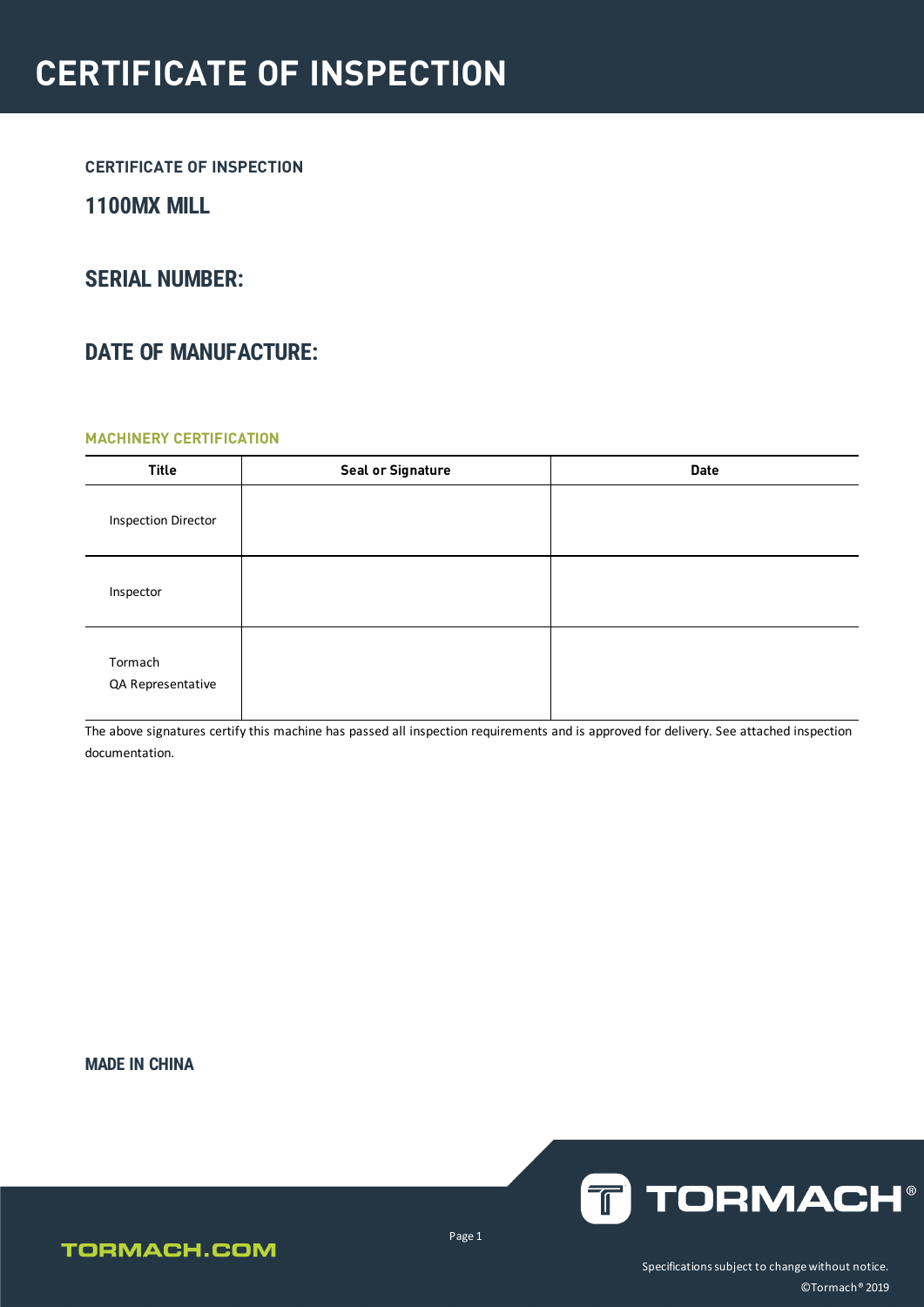#### **QA 1: PRECISION INSPECTION**

| No.            | <b>Inspection Item</b> |                                                                                                                      | Tolerance (mm)                                                                                                                                                            | Actual (mm) |
|----------------|------------------------|----------------------------------------------------------------------------------------------------------------------|---------------------------------------------------------------------------------------------------------------------------------------------------------------------------|-------------|
| G <sub>1</sub> |                        | Perpendicularity of X-Y motion                                                                                       | 0.04/200                                                                                                                                                                  |             |
| G <sub>2</sub> | b<br>а                 | Parallelism of axis motion to the table surface<br>a: With respect to Y-axis<br>b: With respect to X-axis            | a: Within<br>measure length<br>of 100: 0.04/100<br>b: Within random<br>measure length<br>of 200: 0.03/200<br>Within the total<br>travel length:<br>≤400 0.04 >400<br>0.06 |             |
| G <sub>3</sub> |                        | Spindle radial runout<br>a: <10 mm below spindle face<br>b: 100 mm below spindle face                                | a: 0.02<br>b: 0.03                                                                                                                                                        |             |
| G4             |                        | Spindle float within cartridge with respect to Z motion                                                              | 0.015                                                                                                                                                                     |             |
| G <sub>5</sub> | b<br>а<br>□            | Perpendicularity of spindle head to table surface<br>a: With respect to Y-axis<br>b: With respect to X-axis          | a: 0.035/150<br>b: 0.035/150                                                                                                                                              |             |
| G <sub>6</sub> | b<br>а                 | Perpendicularity of centerline of spindle to table surface<br>a: With respect to Y-axis<br>b: With respect to X-axis | a: 0.04/200<br>b: 0.04/200                                                                                                                                                |             |
| G7             | b<br>а<br>с            | Lost motion of linear axes<br>a: X-axis<br>b: Y-axis<br>c: Z-axis                                                    | a: 0.025<br>b: 0.025<br>c: 0.035                                                                                                                                          |             |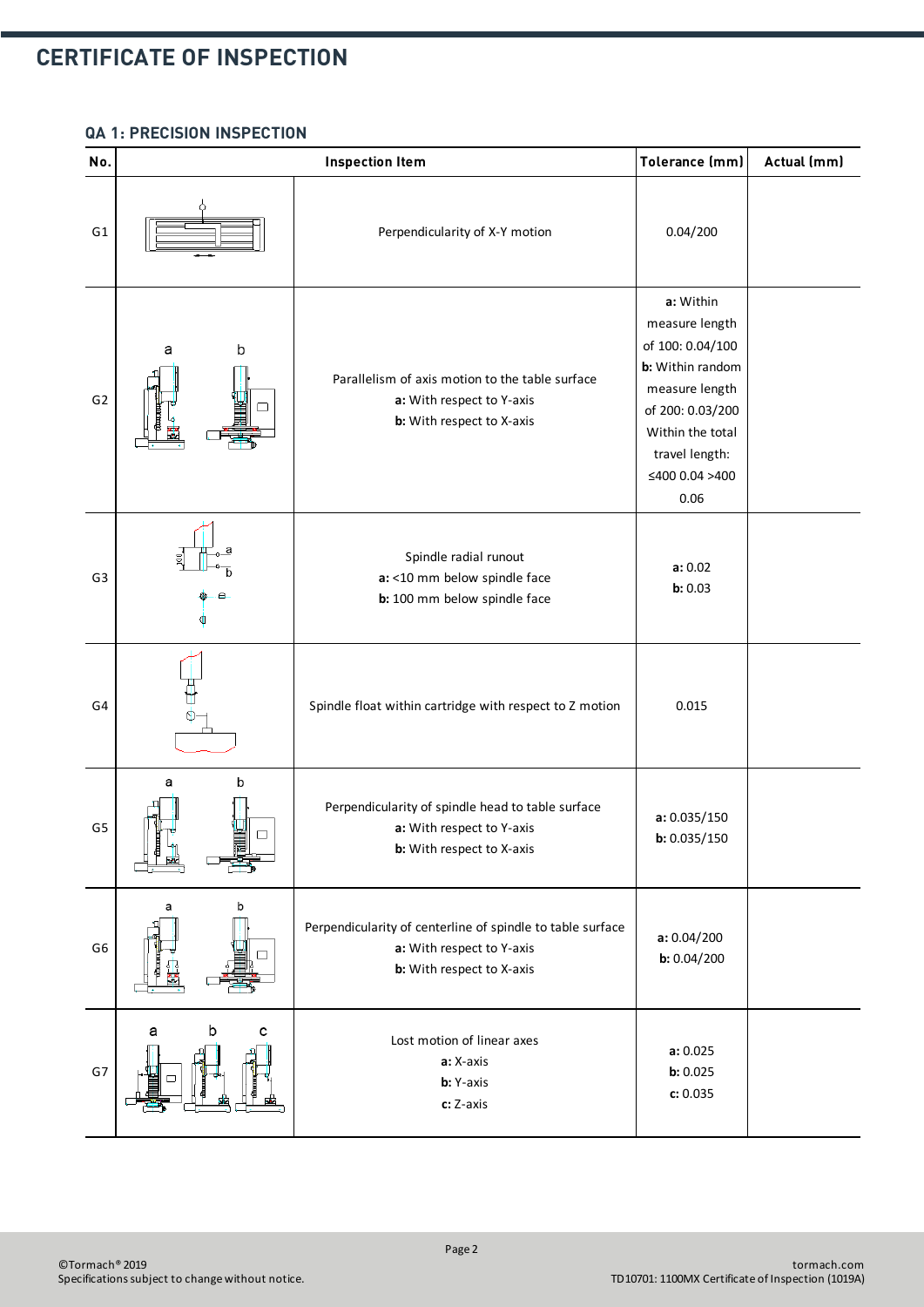| No. | <b>Inspection Item</b>               |                                                                                                                                                                                                                                                                                                                                                                                                                                                                                                                                                                  | Tolerance (mm)                                  | Actual (mm) |
|-----|--------------------------------------|------------------------------------------------------------------------------------------------------------------------------------------------------------------------------------------------------------------------------------------------------------------------------------------------------------------------------------------------------------------------------------------------------------------------------------------------------------------------------------------------------------------------------------------------------------------|-------------------------------------------------|-------------|
| G8  | а<br>b<br>с                          | Axis repeatability                                                                                                                                                                                                                                                                                                                                                                                                                                                                                                                                               | 0.02                                            |             |
| G9  | jil ji?<br>j=l∲<br>j=2<br>j=2<br>jm, | Positioning accuracy, to be completed with laser<br>interferometer. One machine is selected for each<br>production batch (or each 20 machines produced,<br>whichever is fewer). If the selected machine does not<br>meet specification, then all machines in production batch<br>must be completely inspected. If the selected machine<br>does meet specification, all other machines in the<br>production batch will be reported as not selected (NS).                                                                                                          | 0.03/200                                        |             |
| G10 |                                      | Parallelism of center T-slot to X-motion                                                                                                                                                                                                                                                                                                                                                                                                                                                                                                                         | At any measuring<br>length of 200:<br>0.015/200 |             |
| G12 |                                      | Lateral displacement of work table to external load < 300<br>N                                                                                                                                                                                                                                                                                                                                                                                                                                                                                                   | 0.04                                            |             |
| P1  | N<br>E                               | Milling accuracy:<br>a: Flatness of surface M<br>b: Parallelism of surface M to surface E<br>c: Perpendicularity of surface P to surface M, and surface<br>N to surface P<br>One machine is selected for each production batch (or<br>each 20 machines produced, whichever is fewer). If the<br>selected machine does not meet specification, then all<br>machines in production batch must be completely<br>inspected. If the selected machine does meet<br>specification, all other machines in the production batch<br>will be reported as not selected (NS). | a: 0.04/150<br>b: 0.06<br>c: 0.06/50            |             |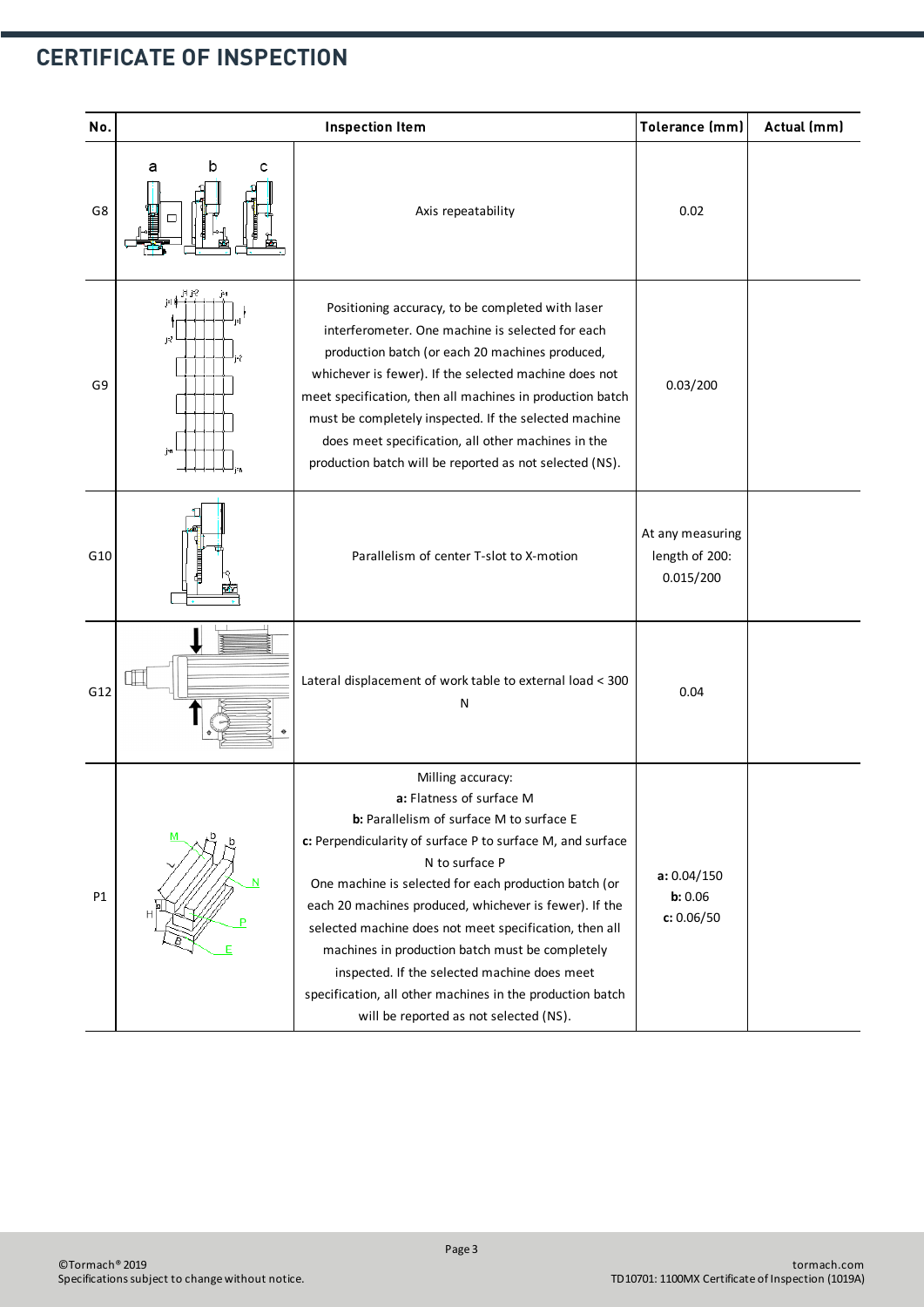#### **QA 2: FUNCTION/APPEARANCE**

| No. | <b>Test Name</b>             | <b>Description</b>                                                                                                                                                                                                                                   | Completed |
|-----|------------------------------|------------------------------------------------------------------------------------------------------------------------------------------------------------------------------------------------------------------------------------------------------|-----------|
| Τ1  | Spindle Speed                | Validate minimum and maximum speeds.                                                                                                                                                                                                                 |           |
| T2  | Spindle Direction            | Clockwise and counterclockwise are correct.                                                                                                                                                                                                          |           |
| T3  | Spindle Motor Drive Program  | • Verify 00.011 (Machine Name) is 1100<br>Verify 00.012 (Parameter Version) is 3.04<br>Verify 00.015 (Control Firmware Version) is<br>1.05.03<br>Verify 00.016 (Power Firmware Version) is 1.05.01<br>• Verify 00.017 (User Program Version) is 1130 |           |
| T4  | Spindle Door Switch          | Spindle drive contactor opens when the spindle access<br>door is opened.                                                                                                                                                                             |           |
| T5  | <b>Coolant Outlet</b>        | Coolant outlet operates under control of PathPilot test<br>controller.                                                                                                                                                                               |           |
| T6  | Safety Decals                | PN 38265 Mill Safety Decals installed:<br>General<br>Spindle<br>Electrical<br>Z-axis brake                                                                                                                                                           |           |
| T7  | <b>Information Decals</b>    | PN 38256 1100MX Information Decals installed.                                                                                                                                                                                                        |           |
| T8  | <b>Accessory Power</b>       | • XS1 accessory power outlets operate.<br>ATC power connector (XS10) voltage and polarity<br>verified.                                                                                                                                               |           |
| T9  | <b>Auxiliary Power</b>       | XS3 auxiliary power outlets operate.                                                                                                                                                                                                                 |           |
|     | T10   Accessory Inputs       | Accessory input 1 and accessory input 2 operate<br>correctly.                                                                                                                                                                                        |           |
|     | T11   X Limits               | • Hard stop homing functions correctly.<br>X limit switch operates.<br>Limit switch flags are adjusted for 457.2 mm of<br>$\bullet$<br>travel.<br>• Machine table overhangs saddle by a maximum of<br>470 mm at the X+ limit.                        |           |
|     | T12   Y Limits               | • Hard stop homing functions correctly.<br>Y limit switch operates.<br>Limit switch flags are adjusted for 279.4 mm of<br>٠<br>travel.                                                                                                               |           |
|     | T <sub>13</sub>   $Z$ Limits | Hard stop homing functions correctly.<br>• Z limit switch operates.                                                                                                                                                                                  |           |
| T14 | Belt Position Change         | Belt position can be changed without binding or<br>collision.                                                                                                                                                                                        |           |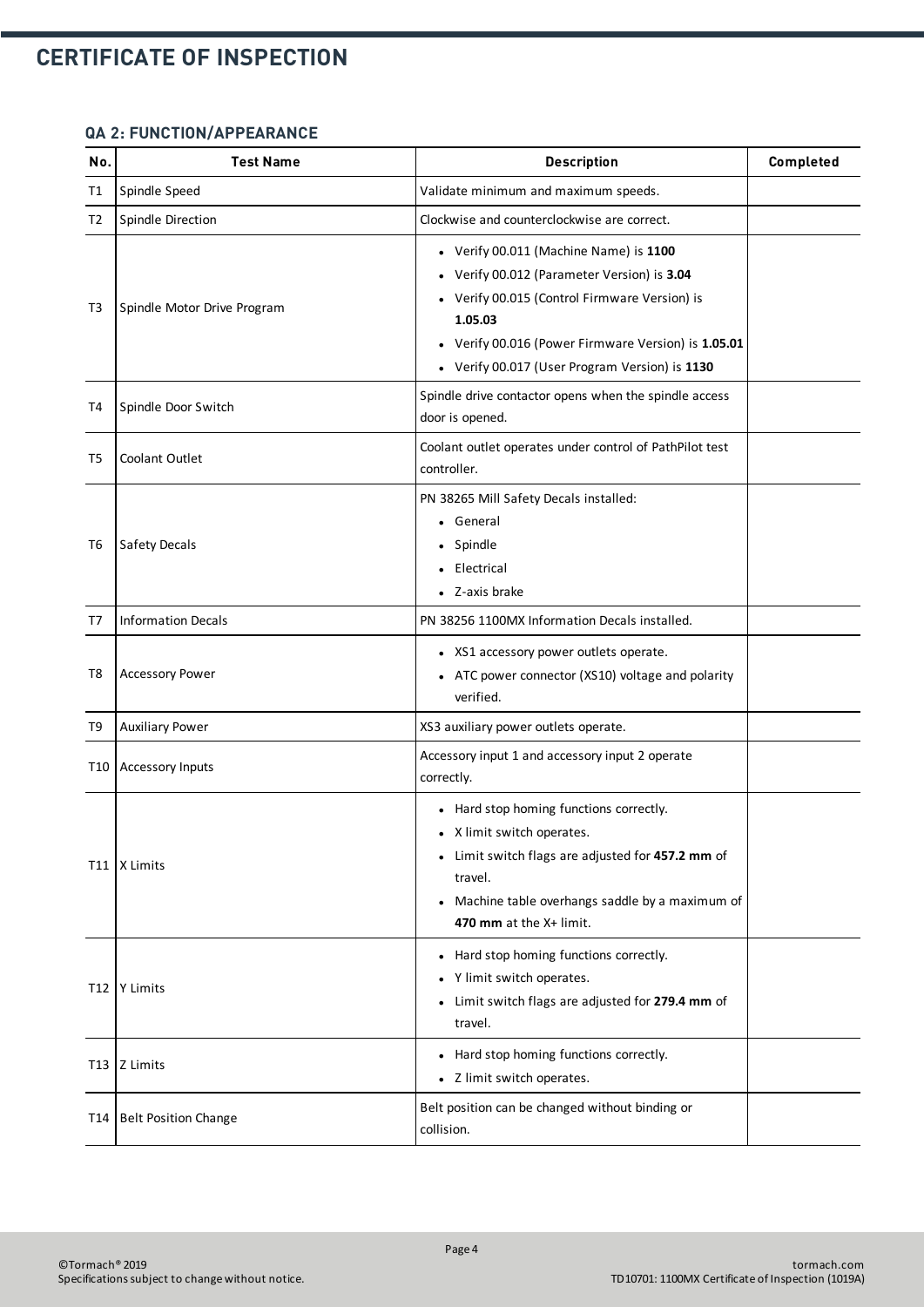| No.             | <b>Test Name</b>                                                                                                                                         | <b>Description</b>                                                                                                                                                                                                                                       |                                      |                 | Completed |
|-----------------|----------------------------------------------------------------------------------------------------------------------------------------------------------|----------------------------------------------------------------------------------------------------------------------------------------------------------------------------------------------------------------------------------------------------------|--------------------------------------|-----------------|-----------|
| T15             | Smooth Operation                                                                                                                                         | X, Y, Z, and spindle operate without unusual noise or<br>vibration.                                                                                                                                                                                      |                                      |                 |           |
| T16             | 24-Hour Test                                                                                                                                             |                                                                                                                                                                                                                                                          | 24-hour run test has been completed. |                 |           |
| T17             | Gib Adjusting Screws                                                                                                                                     | • Adjusting screws are recessed into gib<br>counterbores.<br>Gib screw adjustment is marked with paint once<br>adjusted.                                                                                                                                 |                                      |                 |           |
| T18             | T-Slot of Work Table                                                                                                                                     | Width of T-slot.                                                                                                                                                                                                                                         |                                      |                 |           |
| T <sub>19</sub> | Test resistance from 100/N and 101 on the mains<br>cable to the machine ground<br>Test continuity of mains cable ground to the<br>machine ground points. | If the test result is zero, the machine must be repaired.<br>If there is no continuity, the machine must be repaired.                                                                                                                                    |                                      |                 |           |
|                 |                                                                                                                                                          | Verify the installation of the following fuses:                                                                                                                                                                                                          |                                      |                 |           |
|                 |                                                                                                                                                          | <b>XFM1 Transformer</b>                                                                                                                                                                                                                                  | F <sub>1</sub>                       | 2.5A, Slow Blow |           |
|                 |                                                                                                                                                          |                                                                                                                                                                                                                                                          | F <sub>2</sub>                       | 2.5A, Slow Blow |           |
|                 | <b>Machine Fuses</b>                                                                                                                                     | <b>BUS1 DC-BUS Board</b>                                                                                                                                                                                                                                 | F <sub>1</sub>                       | 8A              |           |
|                 |                                                                                                                                                          |                                                                                                                                                                                                                                                          | F <sub>2</sub>                       | 8A              |           |
|                 |                                                                                                                                                          |                                                                                                                                                                                                                                                          | F3                                   | <b>8A</b>       |           |
| T <sub>20</sub> |                                                                                                                                                          |                                                                                                                                                                                                                                                          | F4                                   | 8A              |           |
|                 |                                                                                                                                                          |                                                                                                                                                                                                                                                          | F5                                   | Empty           |           |
|                 |                                                                                                                                                          |                                                                                                                                                                                                                                                          | F6                                   | 10A, Slow Blow  |           |
|                 |                                                                                                                                                          |                                                                                                                                                                                                                                                          | F7                                   | Empty           |           |
|                 |                                                                                                                                                          |                                                                                                                                                                                                                                                          | F8                                   | 5A              |           |
|                 |                                                                                                                                                          | <b>ECM1 Control Board</b>                                                                                                                                                                                                                                | F1                                   | 3A, Slow Blow   |           |
|                 |                                                                                                                                                          |                                                                                                                                                                                                                                                          |                                      | Empty           |           |
| T21             | Machine Fit and Finish                                                                                                                                   | Machine fit and finish meets Tormach's standards.                                                                                                                                                                                                        |                                      |                 |           |
| T22             | Spindle Encoder Performance                                                                                                                              | • Verify spindle encoder function across all speed<br>ranges according to the test procedure.<br>Spindle orient (M19) functions correctly.<br>$\bullet$                                                                                                  |                                      |                 |           |
| T23             | Power Drawbar Performance                                                                                                                                | • Power drawbar regulator, cylinder, and valve<br>function correctly and are free of leaks.<br>Clamping mechanism clamps with a minimum of<br>3.2kN of force.<br>Clamping mechanism spring stack is marked with<br>$\bullet$<br>paint pen once adjusted. |                                      |                 |           |